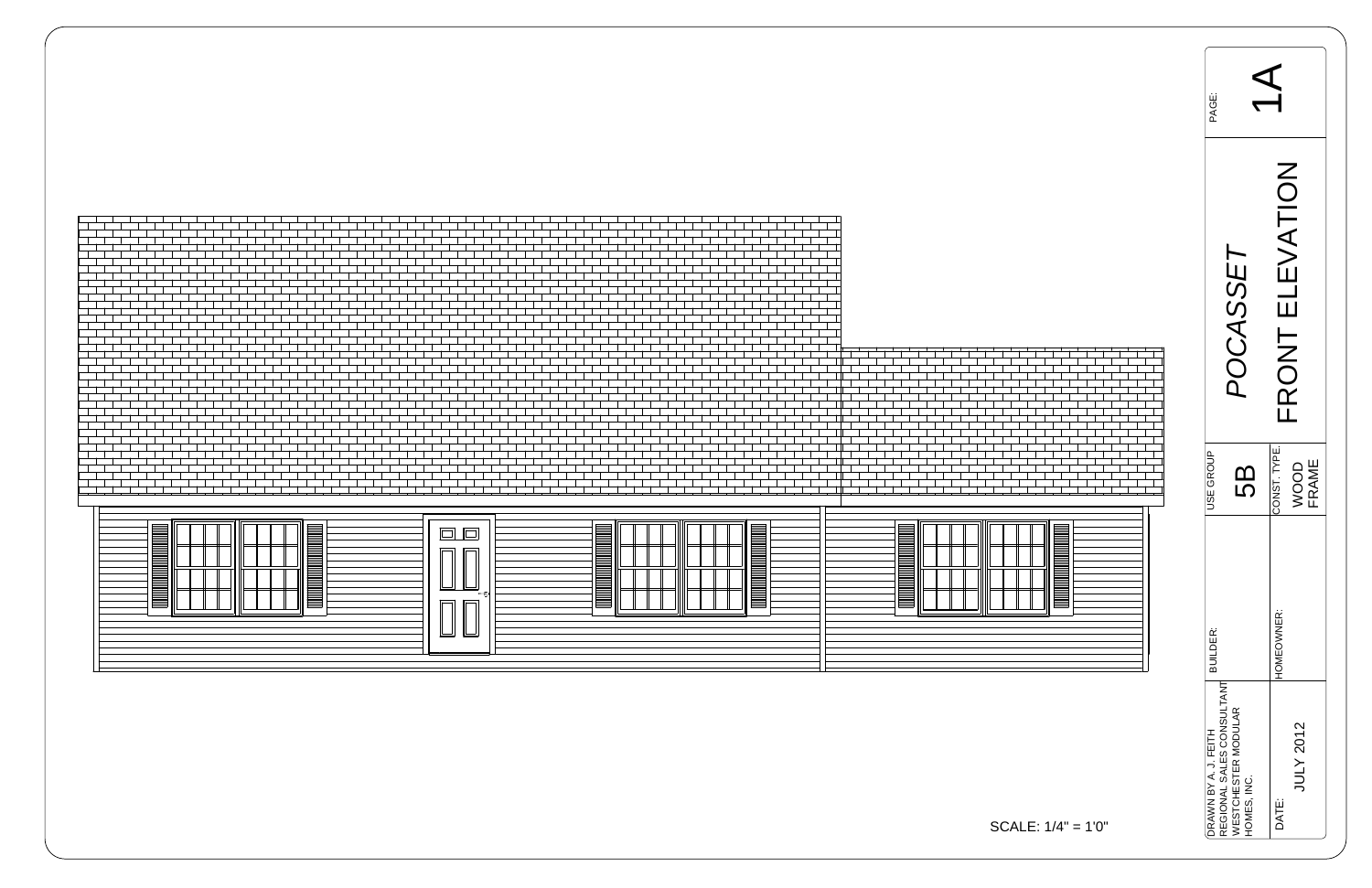| <b>PAGE:</b>                                      |                                                  |                               |
|---------------------------------------------------|--------------------------------------------------|-------------------------------|
|                                                   | <b>POCASSET</b>                                  | SIDE AND REAR<br>CINUNTA      |
| JSE GROUP                                         | 5                                                | CONST. TYPE.<br>FRAME<br>door |
| <b>BUILDER:</b>                                   |                                                  | HOMEOWNER:                    |
| REGIONAL SALES CONSULTANT<br>DRAWN BY A. J. FEITH | <b><i>NESTCHESTER MODULAR</i></b><br>HOMES, INC. | JULY 2012<br>DATE:            |





RIGHT



REAR

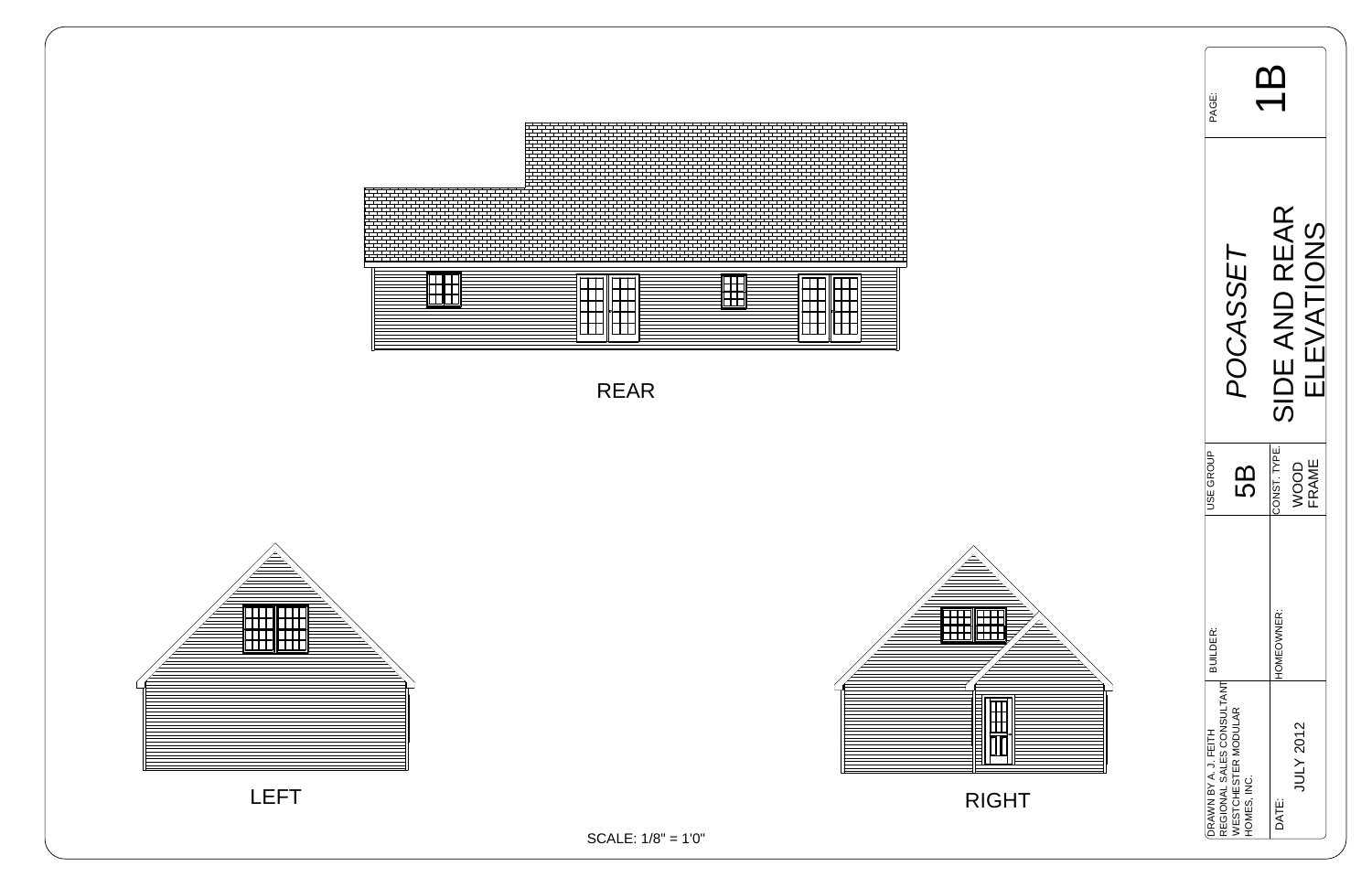

| <b>AS</b><br>PAGE:                                                                      |                               |  |
|-----------------------------------------------------------------------------------------|-------------------------------|--|
| POCASSET                                                                                | FLOOR PLAN                    |  |
| USE GROUP<br>5B                                                                         | CONST. TYPE.<br>WOOD<br>FRAME |  |
| BUILDER:                                                                                | HOMEOWNER:                    |  |
| DRAWN BY A. J. FEITH<br>REGIONAL SALES CONSULTANT<br>WESTCHESTER MODULAR<br>HOMES, INC. | <b>JULY 2012</b><br>DATE:     |  |